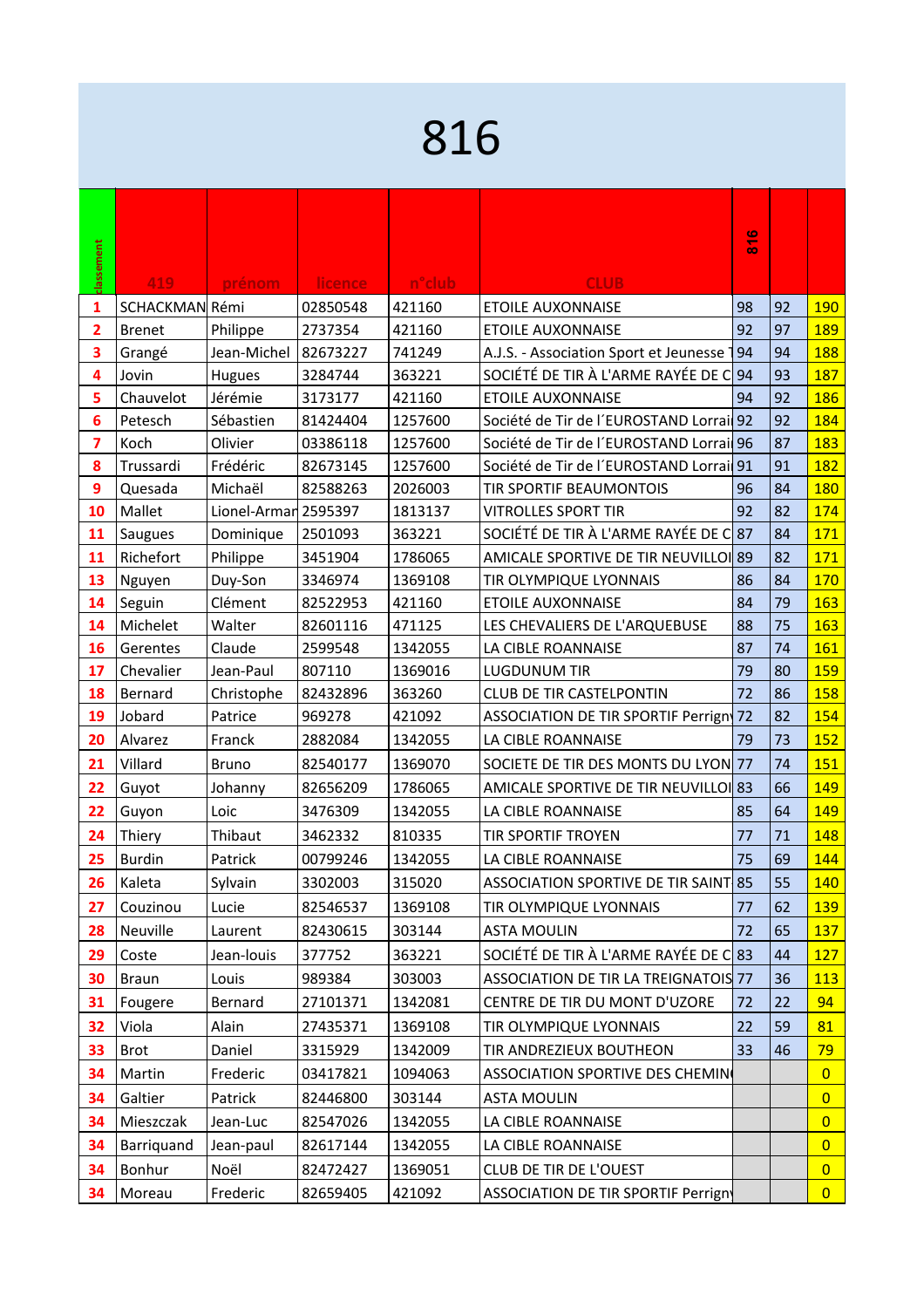| 34 | Foucher             | Eric                  | 873217   | 1369055 | ASSOCIATION SPORTIVE CALUIRE-ET-0        | $\overline{0}$ |
|----|---------------------|-----------------------|----------|---------|------------------------------------------|----------------|
| 34 | Trinquet            | Jean                  | 3377636  | 303144  | <b>ASTA MOULIN</b>                       | $\overline{0}$ |
| 34 | Dufour              | Yves                  | 82503222 | 1257013 | LA LIGNE DE MIRE D'AUGNY                 | $\overline{0}$ |
| 34 | Chaulier            | Jean-Pierre           | 02140005 | 303003  | <b>ASSOCIATION DE TIR LA TREIGNATOIS</b> | $\overline{0}$ |
| 34 | Guyot               | cédric                | 82736391 | 1786065 | AMICALE SPORTIVE DE TIR NEUVILLOI        | $\overline{0}$ |
| 34 | <b>MURA</b>         | Cécilia               | 82694195 | 1342055 | LA CIBLE ROANNAISE                       | $\overline{0}$ |
| 34 | Guegan              | Erick                 | 82498310 | 1716136 | SOCIÉTÉ DE TIR STAND ANGOUMOISII         | $\overline{0}$ |
| 34 | Carlotti            | Arnaud                | 3455912  | 1369050 | <b>CLUB DE TIR BEAUJOLAIS</b>            | $\overline{0}$ |
| 34 | Robert              | Jean-François 3377634 |          | 303144  | <b>ASTA MOULIN</b>                       | $\overline{0}$ |
| 34 | Vogel               | Rudy                  | 82470981 | 1342127 | SOCIÉTÉ DE TIR DE SAVIGNEUX-MONT         | $\overline{0}$ |
| 34 | Chaize              | Vincent               | 3218521  | 1342055 | LA CIBLE ROANNAISE                       | $\overline{0}$ |
| 34 | Perrier             | Michel                |          | 1342055 | LA CIBLE ROANNAISE                       | $\overline{0}$ |
| 34 | Paire               | Christian             | 82433556 | 2038223 | <b>CLUB DE TIR GRENOBLOIS</b>            | $\overline{0}$ |
| 34 | Rolle               | Philippe              | 82707658 | 1342055 | LA CIBLE ROANNAISE                       | $\overline{0}$ |
| 34 | Debarbouille Luc    |                       | 82478678 | 1369070 | SOCIETE DE TIR DES MONTS DU LYON         | $\overline{0}$ |
| 34 | Vaucanson           | Hubert                | 524997   | 1342100 | SOCIETE DE TIR DES CADRES DE RESER       | $\overline{0}$ |
| 34 | Depeyre             | Eric                  | 82573795 | 2038035 | TIR CIBLE MONTALIEU                      | $\overline{0}$ |
| 34 | Vernusse            | Bernard               | 82492426 | 1342055 | LA CIBLE ROANNAISE                       | $\overline{0}$ |
| 34 | Trambouze           | Eric                  | 2371297  | 1369144 | SOCIÉTÉ DE TIR SPORTIF DE LYON           | $\overline{0}$ |
| 34 | Michon              | Jean-Louis            | 2361267  | 303144  | <b>ASTA MOULIN</b>                       | $\overline{0}$ |
| 34 | LAURAIN             | Denis                 | 03283595 | 2038223 | <b>CLUB DE TIR GRENOBLOIS</b>            | $\overline{0}$ |
| 34 | Ravard              | Isabelle              | 2976473  | 1342055 | LA CIBLE ROANNAISE                       | $\overline{0}$ |
| 34 | Quillard            | Jean-jacques 82481000 |          | 471128  | SOCIÉTÉ DE TIR DU CREUSOT                | $\overline{0}$ |
| 34 | Illy                | Olivier               | 2791178  | 2038223 | <b>CLUB DE TIR GRENOBLOIS</b>            | $\overline{0}$ |
| 34 | Benejean            | Jeremy                | 82513707 | 1369029 | ASSOCIATION SPORTIVE DE LA POLICE        | $\overline{0}$ |
| 34 | Foussat             | Eric                  | 82554028 | 1369029 | ASSOCIATION SPORTIVE DE LA POLICE        | $\overline{0}$ |
| 34 | Dulaquais           | Arnaud                | 82547637 | 303144  | <b>ASTA MOULIN</b>                       | $\overline{0}$ |
| 34 | Bertrand            | Gérard                | 3332736  | 303144  | <b>ASTA MOULIN</b>                       | $\overline{0}$ |
| 34 | Sauzet              | Olivier               | 82545099 | 303144  | <b>ASTA MOULIN</b>                       | $\overline{0}$ |
| 34 | Thonier             | Mathias               | 2982153  | 303144  | <b>ASTA MOULIN</b>                       | $\overline{0}$ |
| 34 | Derré               | Jan-Marc              | 82645965 | 303144  | <b>ASTA MOULIN</b>                       | $\overline{0}$ |
| 34 | Carteron            | Daniel                | 82483405 | 303144  | <b>ASTA MOULIN</b>                       | $\overline{0}$ |
| 34 | Bourgogne           | Roger                 | 82510229 | 303144  | <b>ASTA MOULIN</b>                       | $\overline{0}$ |
| 34 | Guillot             | Daniel                | 3412268  | 303144  | <b>ASTA MOULIN</b>                       | $\overline{0}$ |
| 34 | Guillot             | Corentin              | 03477941 | 303144  | <b>ASTA MOULIN</b>                       | $\overline{0}$ |
| 34 | Dhuyvetter          | Lionel                | 2427271  | 303144  | <b>ASTA MOULIN</b>                       | $\overline{0}$ |
| 34 | Guy                 | <b>Bruce</b>          |          | 303144  | <b>ASTA MOULIN</b>                       | $\overline{0}$ |
| 34 | <b>MENANT</b>       | Hervé                 | 03229718 | 1077845 | CENTRE D'APPLICATION DU TIR DE VA        | $\overline{0}$ |
| 34 | Camus               | Patrick               | 1083119  | 1342081 | CENTRE DE TIR DU MONT D'UZORE            | $\overline{0}$ |
| 34 | Seychal             | Aurelien              | 3185306  | 1342081 | CENTRE DE TIR DU MONT D'UZORE            | $\overline{0}$ |
| 34 | Dietrich            | Thierry               | 82448464 | 1369158 | CERCLE DES AMIS DU TIR SPORTIF (CA       | $\overline{0}$ |
| 34 | Charmet             | Jean-Marc             | 275813   | 1369050 | <b>CLUB DE TIR BEAUJOLAIS</b>            | $\overline{0}$ |
| 34 | Brugière            | Alain                 | 2575978  | 363260  | <b>CLUB DE TIR CASTELPONTIN</b>          | $\overline{0}$ |
| 34 | LEPLEY              | Yannick               | 82519161 | 2038223 | <b>CLUB DE TIR GRENOBLOIS</b>            | $\overline{0}$ |
| 34 | MASSON              | Valérie               | 82728163 | 2038223 | <b>CLUB DE TIR GRENOBLOIS</b>            | $\overline{0}$ |
| 34 | Revil-Baudari Nadia |                       | 82714843 | 2038223 | <b>CLUB DE TIR GRENOBLOIS</b>            | $\overline{0}$ |
| 34 | Eveno               | Pierre                | 03117567 | 2038223 | <b>CLUB DE TIR GRENOBLOIS</b>            | $\overline{0}$ |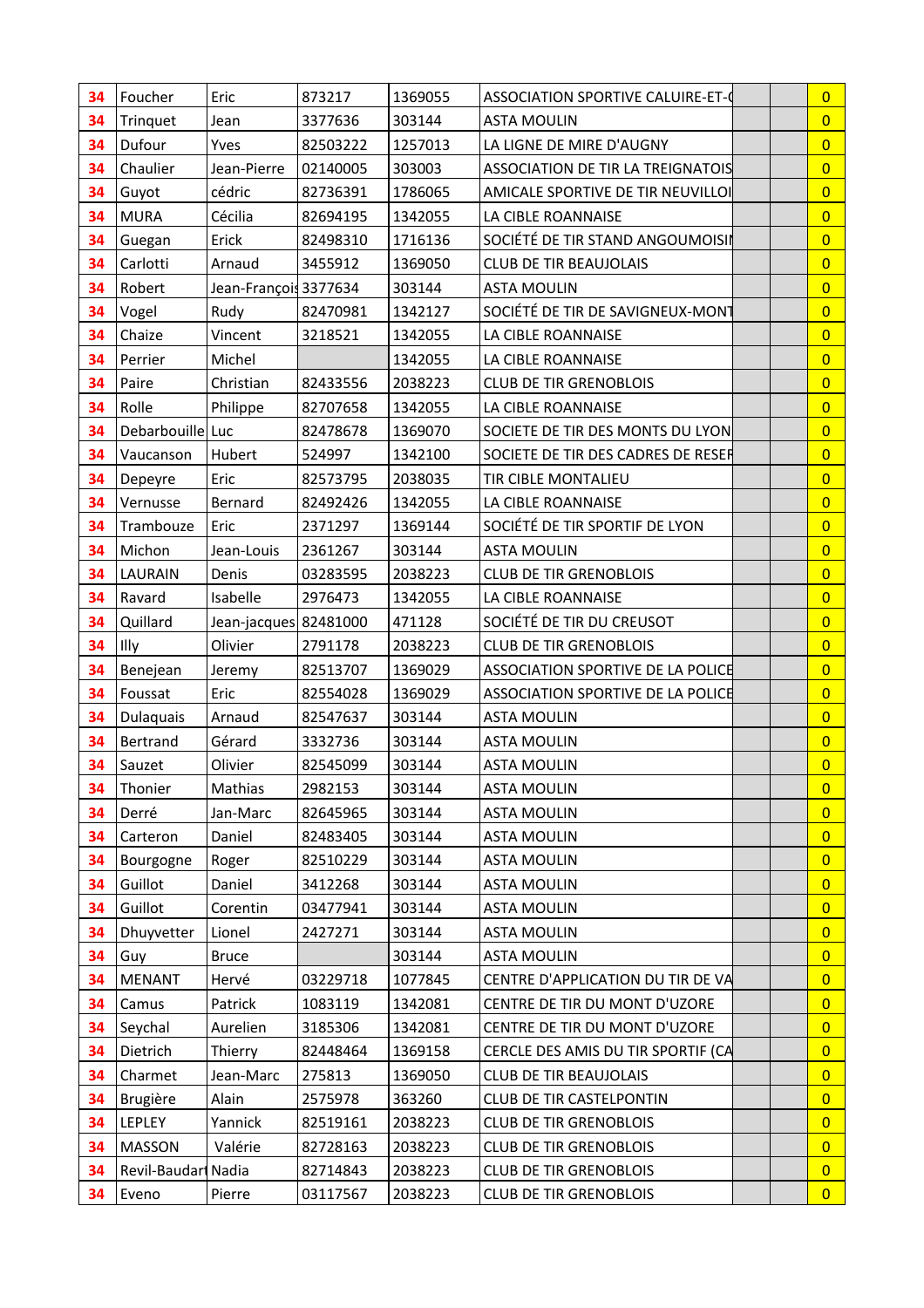| 34 | Steiner         | Violette               | 0630044275   1813033 |         | CLUB DE TIR PROVENCE NEMROD - CT   | $\overline{0}$ |
|----|-----------------|------------------------|----------------------|---------|------------------------------------|----------------|
| 34 | Caravia         | Jean-Pierre            | 829585               | 1813033 | CLUB DE TIR PROVENCE NEMROD - CT   | $\overline{0}$ |
| 34 | Dancer          | Armand                 | 00700289             | 421160  | <b>ETOILE AUXONNAISE</b>           | $\overline{0}$ |
| 34 | <b>Bach</b>     | Michel                 | 3462350              | 1342055 | LA CIBLE ROANNAISE                 | $\overline{0}$ |
| 34 | Giraud          | Guillaume              | 2384439              | 1342055 | LA CIBLE ROANNAISE                 | $\overline{0}$ |
| 34 | Maillet         | Jean-Paul              | 82547017             | 1342055 | LA CIBLE ROANNAISE                 | $\overline{0}$ |
| 34 | Genaudy         | Martial                | 02916283             | 1342055 | LA CIBLE ROANNAISE                 | $\overline{0}$ |
| 34 | Scheers         | Jacky                  | 82586125             | 1342055 | LA CIBLE ROANNAISE                 | $\overline{0}$ |
| 34 | Chevalier       | Guy                    | 82595487             | 1342055 | LA CIBLE ROANNAISE                 | $\overline{0}$ |
| 34 | Dupuy           | Jean-Michel            | 82547015             | 1342055 | LA CIBLE ROANNAISE                 | $\overline{0}$ |
| 34 | <b>Briday</b>   | Simon                  | 82556342             | 1342055 | LA CIBLE ROANNAISE                 | $\overline{0}$ |
| 34 | Murat           | Olivier                | 82424871             | 1342055 | LA CIBLE ROANNAISE                 | $\overline{0}$ |
| 34 | Poitoux         | Jean-Marc              | 03342410             | 1342055 | LA CIBLE ROANNAISE                 | $\overline{0}$ |
| 34 | Hubert          | Dominique              | 02976878             | 1342055 | LA CIBLE ROANNAISE                 | $\overline{0}$ |
| 34 | Coupe           | Jean-Michel            | 03344542             | 1342055 | LA CIBLE ROANNAISE                 | $\overline{0}$ |
| 34 | Gherardi        | Alain                  | 02122508             | 1342055 | LA CIBLE ROANNAISE                 | $\overline{0}$ |
| 34 | Gardet          | Jean-Paul              | 03111757             | 1342055 | LA CIBLE ROANNAISE                 | $\overline{0}$ |
| 34 | MEI             | Nobert                 |                      | 1342055 | LA CIBLE ROANNAISE                 | $\overline{0}$ |
| 34 | <b>RICHARD</b>  | Jean Charles           |                      | 1342055 | LA CIBLE ROANNAISE                 | $\overline{0}$ |
| 34 | Moudin          | Jackie                 | 3233809              | 1342140 | LES ARQUEBUSIERS DE SAINT-CHAMO    | $\overline{0}$ |
| 34 | Dureuil         | Patrice                | 8251971              | 471125  | LES CHEVALIERS DE L'ARQUEBUSE      | $\overline{0}$ |
| 34 | Pace            | Michel                 | 356963               | 363221  | SOCIÉTÉ DE TIR À L'ARME RAYÉE DE C | $\overline{0}$ |
| 34 | Poulet          | Jean                   | 3377256              | 363221  | SOCIÉTÉ DE TIR À L'ARME RAYÉE DE C | $\overline{0}$ |
| 34 | Verdier         | Frédéric               | 3175950              | 363221  | SOCIÉTÉ DE TIR À L'ARME RAYÉE DE C | $\overline{0}$ |
| 34 | Carretero       | Longino                | 82579691             | 363221  | SOCIÉTÉ DE TIR À L'ARME RAYÉE DE C | $\overline{0}$ |
| 34 | Salaun          | Hervé                  | 82643315             | 363221  | SOCIÉTÉ DE TIR À L'ARME RAYÉE DE C | $\overline{0}$ |
| 34 | Tarrerias       | Rémi                   | 82624253             | 363025  | SOCIÉTÉ DE TIR DE CHABRELOCHE      | $\overline{0}$ |
| 34 | Ollier          | Martial                | 82723528             | 363025  | SOCIÉTÉ DE TIR DE CHABRELOCHE      | $\overline{0}$ |
| 34 | <b>STEINER</b>  | Julien                 | 82624745             | 1342127 | SOCIÉTÉ DE TIR DE SAVIGNEUX-MONT   | $\overline{0}$ |
| 34 | Mialon          | Hervé                  | 237888               | 1342100 | SOCIETE DE TIR DES CADRES DE RESER | $\overline{0}$ |
| 34 | Geoffre         | Anthony                | 82729006             | 1369070 | SOCIETE DE TIR DES MONTS DU LYON   | $\overline{0}$ |
| 34 | Vittori         | Marc                   | 82425746             | 1369070 | SOCIETE DE TIR DES MONTS DU LYON   | $\overline{0}$ |
| 34 | Venet           | Laurent                | 82649880             | 1369070 | SOCIETE DE TIR DES MONTS DU LYON   | $\overline{0}$ |
| 34 | Kopp            | Jean-Christon 82687252 |                      | 1369070 | SOCIETE DE TIR DES MONTS DU LYON   | $\overline{0}$ |
| 34 | <b>KOPP</b>     | Marine                 | 82713017             | 1369070 | SOCIETE DE TIR DES MONTS DU LYON   | $\overline{0}$ |
| 34 | Charton         | Olivier                | 03465822             | 471128  | SOCIÉTÉ DE TIR DU CREUSOT          | $\overline{0}$ |
| 34 | Pognant         | Mickael                | 3158000              | 471128  | SOCIÉTÉ DE TIR DU CREUSOT          | $\overline{0}$ |
| 34 | Emonard         | Robert                 | 3122000              | 471128  | SOCIÉTÉ DE TIR DU CREUSOT          | $\overline{0}$ |
| 34 | Lejeune         | Pierre                 | 1090149              | 471128  | SOCIÉTÉ DE TIR DU CREUSOT          | $\overline{0}$ |
| 34 | Rage            | <b>Bruno</b>           | 82431842             | 471128  | SOCIÉTÉ DE TIR DU CREUSOT          | $\overline{0}$ |
| 34 | Caney           | Quentin                | 82548797             | 471128  | SOCIÉTÉ DE TIR DU CREUSOT          | $\overline{0}$ |
| 34 | Duvauchel       | Jean-Sébastid 2865105  |                      | 471128  | SOCIÉTÉ DE TIR DU CREUSOT          | $\overline{0}$ |
| 34 | Guenard         | Julien                 | 3376054              | 471128  | SOCIÉTÉ DE TIR DU CREUSOT          | $\overline{0}$ |
| 34 | Bonhomme        | Gilles                 | 2868103              | 471140  | SOCIÉTÉ DE TIR L'INDÉPENDANTE      | $\overline{0}$ |
| 34 | Banewitz        | Sacha                  | 1083769              | 1134016 | SOCIÉTÉ MELGORIENNE DE TIR         | $\overline{0}$ |
| 34 | <b>BOUCHARD</b> | Eric                   | 3261408              | 1369135 | SOCIETE TARARIENNE DE TIR          | $\overline{0}$ |
| 34 | Dutertre        | Emilien                | 2979698              | 1369135 | SOCIETE TARARIENNE DE TIR          | $\overline{0}$ |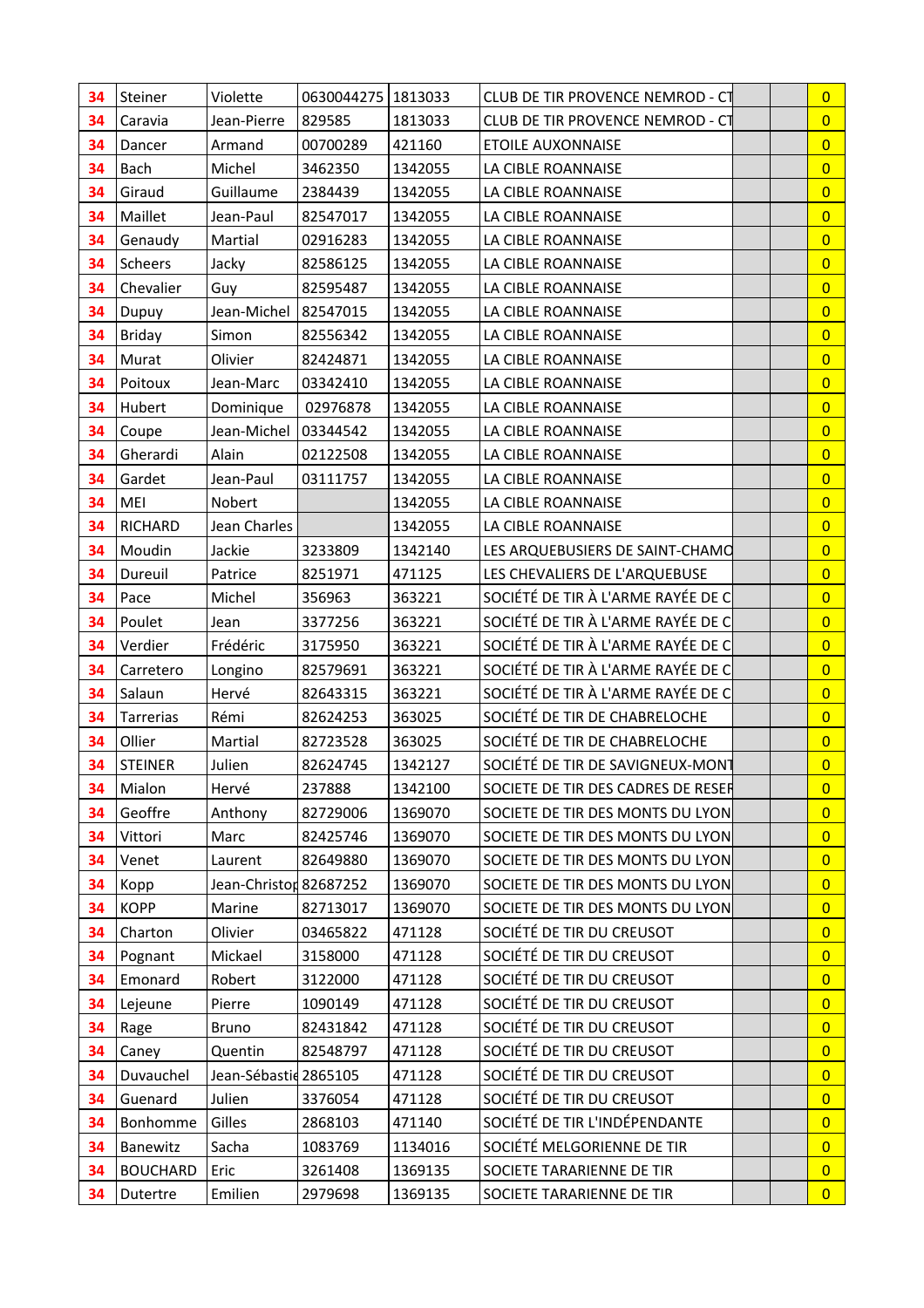| 34       | RAMASSAMY Olivier |                                   | 82630939 | 1369135 | SOCIETE TARARIENNE DE TIR          |  | $\overline{0}$                   |
|----------|-------------------|-----------------------------------|----------|---------|------------------------------------|--|----------------------------------|
| 34       | Hube              | Edmond                            | 344470   | 1342009 | TIR ANDREZIEUX BOUTHEON            |  | $\overline{0}$                   |
| 34       | Pertuiset         | Jérôme                            | 82463742 | 906001  | TIR CLUB DES VALLEES               |  | $\overline{0}$                   |
| 34       | Bonavaron         | Bernard                           | 2505730  | 1342124 | TIR DE L'OBSERVATOIRE DE SAINT-ÉTI |  | $\overline{0}$                   |
| 34       | Dodos             | Sebastien                         | 03117620 | 1369108 | TIR OLYMPIQUE LYONNAIS             |  | $\overline{0}$                   |
| 34       |                   | Gomez Urbin Alexandre Jo 03430744 |          | 1369108 | TIR OLYMPIQUE LYONNAIS             |  | $\overline{0}$                   |
| 34       | Maton             | Amandine                          | 03430747 | 1369108 | TIR OLYMPIQUE LYONNAIS             |  | $\overline{0}$                   |
| 34       | Meszaros          | Bernard                           | 82532250 | 1369108 | TIR OLYMPIQUE LYONNAIS             |  | $\overline{0}$                   |
| 34       | Drobniak          | Philippe                          | 82546058 | 1369108 | TIR OLYMPIQUE LYONNAIS             |  | $\overline{0}$                   |
| 34       | Kolossov          | Alexis                            | 82472471 | 1369108 | TIR OLYMPIQUE LYONNAIS             |  | $\overline{0}$                   |
| 34       | Jardin            | Christophe                        | 2976309  | 1369108 | TIR OLYMPIQUE LYONNAIS             |  | $\overline{0}$                   |
| 34       | Prevost           | Jean                              | 82522581 | 2026003 | TIR SPORTIF BEAUMONTOIS            |  | $\overline{0}$                   |
| 34       | Wisniewski        | Eric                              | #REF!    | 1884268 | TIR SPORTIF PERTUIS                |  | $\overline{0}$                   |
| 34       | Henrique          | Julien                            | 3382466  | 363259  | <b>TIR SPORTIF RIOMOIS</b>         |  | $\overline{0}$                   |
| 34       | Grisard           | Maurice                           | 03263402 | 2026215 | U.G.A.P. Section Tir               |  | $\overline{0}$                   |
| 34       |                   |                                   |          |         |                                    |  | $\overline{0}$                   |
| 34       |                   |                                   |          |         |                                    |  | $\overline{0}$                   |
| 34       |                   |                                   |          |         |                                    |  | $\overline{0}$                   |
| 34       |                   |                                   |          |         |                                    |  | $\overline{0}$                   |
| 34       |                   |                                   |          |         |                                    |  | $\overline{0}$                   |
| 34       |                   |                                   |          |         |                                    |  | $\overline{0}$                   |
| 34       |                   |                                   |          |         |                                    |  | $\overline{0}$                   |
| 34       |                   |                                   |          |         |                                    |  | $\overline{0}$                   |
| 34       |                   |                                   |          |         |                                    |  | $\overline{0}$                   |
| 34       |                   |                                   |          |         |                                    |  | $\overline{0}$                   |
| 34       |                   |                                   |          |         |                                    |  | $\overline{0}$                   |
| 34       |                   |                                   |          |         |                                    |  | $\overline{0}$                   |
| 34       |                   |                                   |          |         |                                    |  | $\overline{0}$                   |
| 34       |                   |                                   |          |         |                                    |  | $\overline{0}$                   |
| 34       |                   |                                   |          |         |                                    |  | $\overline{0}$                   |
| 34       |                   |                                   |          |         |                                    |  | $\overline{0}$                   |
| 34       |                   |                                   |          |         |                                    |  | $\overline{0}$                   |
| 34       |                   |                                   |          |         |                                    |  | $\overline{0}$                   |
| 34       |                   |                                   |          |         |                                    |  | $\overline{0}$                   |
| 34       |                   |                                   |          |         |                                    |  | $\overline{0}$                   |
| 34       |                   |                                   |          |         |                                    |  | $\overline{0}$                   |
| 34       |                   |                                   |          |         |                                    |  | $\overline{0}$                   |
| 34       |                   |                                   |          |         |                                    |  | $\overline{0}$                   |
| 34       |                   |                                   |          |         |                                    |  | $\overline{0}$                   |
| 34<br>34 |                   |                                   |          |         |                                    |  | $\overline{0}$<br>$\overline{0}$ |
| 34       |                   |                                   |          |         |                                    |  | $\overline{0}$                   |
| 34       |                   |                                   |          |         |                                    |  | $\overline{0}$                   |
| 34       |                   |                                   |          |         |                                    |  | $\overline{0}$                   |
| 34       |                   |                                   |          |         |                                    |  | $\overline{0}$                   |
| 34       |                   |                                   |          |         |                                    |  | $\overline{0}$                   |
| 34       |                   |                                   |          |         |                                    |  | $\overline{0}$                   |
|          |                   |                                   |          |         |                                    |  |                                  |